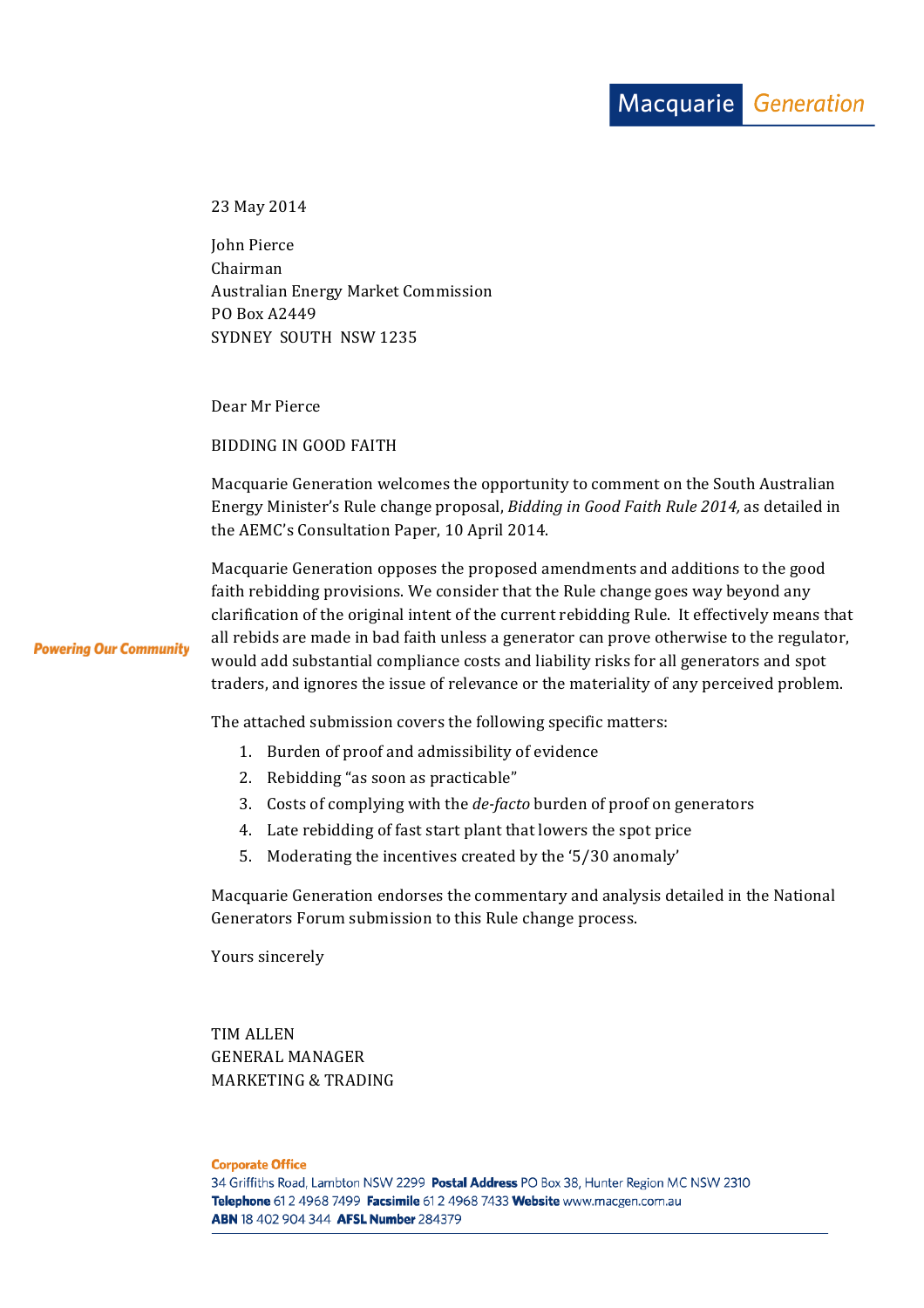## **MACQUARIE GENERATION SUBMISSION - GOOD FAITH BIDDING**

Rebidding is an integral part of the NEM design. Rebidding allows generators to respond throughout the trading day to new information on demand conditions, changes to the transmission network configuration, adjust output levels as plant conditions vary and react to the bidding behaviour of competitors. In our view, the rebidding process is overwhelmingly positive in delivering efficient price outcomes.

Macquarie Generation places utmost importance on complying with the "good faith" rebidding provisions in the Rules. We have developed systems for processing and documenting rebids, have established internal protocols for triggering a rebid, and regularly train our trading staff on compliance requirements. We only ever rebid if we have a genuine intent to honour that bid at the time it was made.

Macquarie Generation does not support the proposed changes to the rebidding provisions. We consider that the proposed rewriting of the Rules goes way beyond any clarification of the intent of the current Rules to address the unique set of circumstances that were considered in the Federal Court's AER vs Stanwell decision of 2011. The proposed changes include fundamental alterations as to how the good faith provisions could be monitored and enforced, and would dramatically increase compliance costs and liability risks for all generators. We do not consider that the proponents have established the case for such far-reaching changes.

In addition to these issues, the following submission proposes one possible change to dispatch and settlement arrangements that may more directly target the underlying cause of some late rebidding activity.

# *1. Burden of proof and the admissibility of evidence*

**Powering Our Community** 

Under current arrangements, generators are required to provide a brief, verifiable and specific reason for every rebid. In addition, the AER has the power under section 28 of the NEL to compel generators to provide the AER with whatever information it needs to assess and enforce compliance with any provision of the NEL.

Under the proposed changes to the good faith provisions (the amended clause 3.8.22A(b)), a trader shall be deemed to have made a rebid that is *not* in good faith *unless* there was a genuine intent to honour the rebid. In combination with the requirement to provide "complete data" to the AER (the proposed clause  $3.8.22A(d)$ ), a trader would in the future be required to demonstrate a genuine intent to honour the rebid by actively furnishing evidence to the AER proving that the rebid was made in good faith. By default, if such evidence is not "completely" furnished or if such an evidentiary hurdle is not met, then the trader is by default, guilty of acting in bad faith irrespective of the truth of the matter.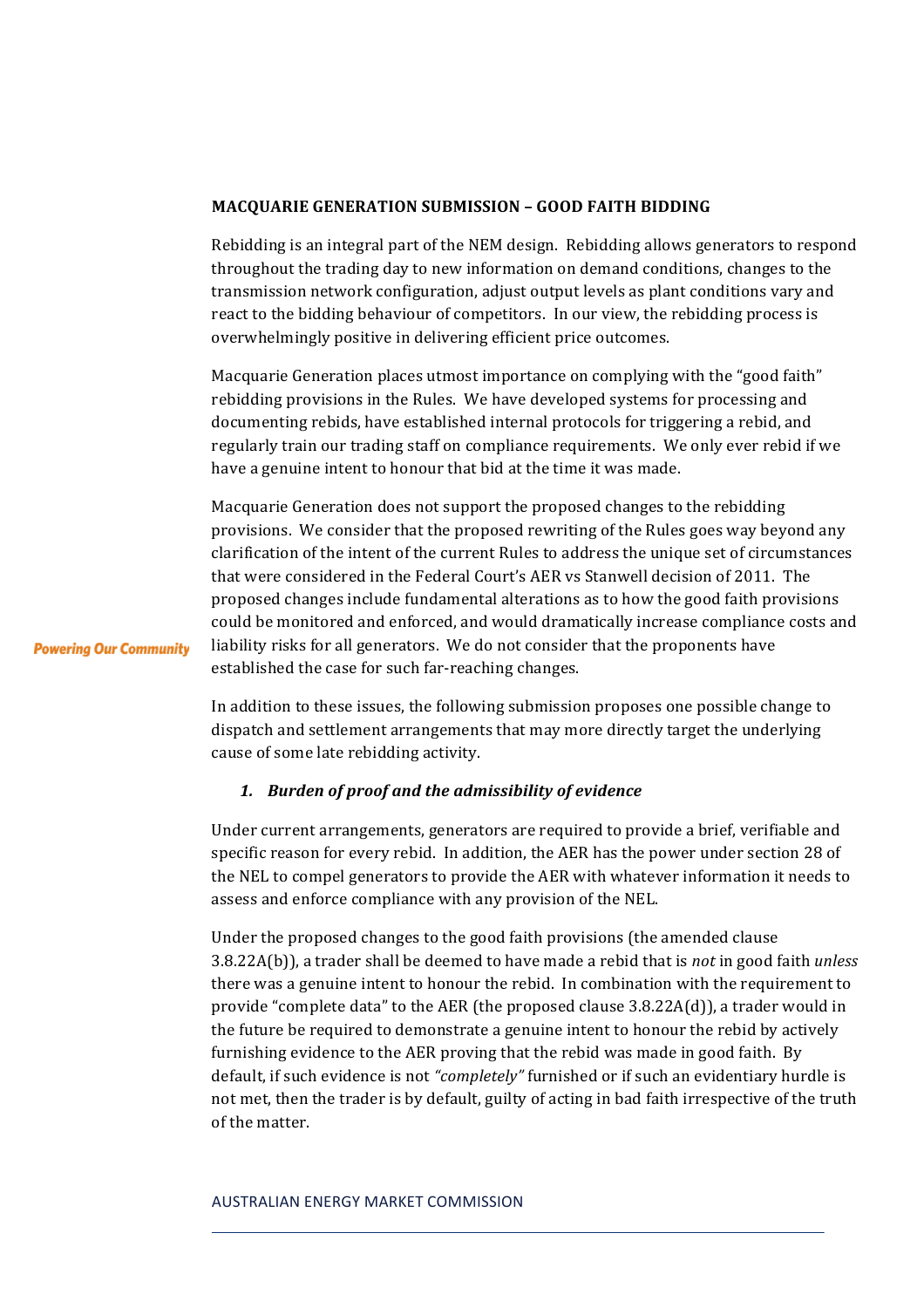The legal system usually does not place this hurdle upon the defendant. Where a reversal in the burden of proof occurs, it is usually in minor matters like summary offences, like parking tickets and littering, where the penalties are relatively minor and merely administrative from a judicial viewpoint.

In the case of rebidding, traders face a personal civil penalty of \$1 million for breaches of the rebidding provisions. Macquarie Generation is not aware of a proper and comparable legal circumstance that justifies attaching such a large penalty to an infringement that reverses the burden of proof upon a party. The practical implication of this amendment is that companies will find it difficult to employ and retain staff to submit rebids if every rebid is *prima facie* not made in good faith.

In addition, the amendment opens the door for the possibility of a heavy-handed prosecutorial stance by the AER that can place an onerous evidentiary burden on any defending party. There would be nothing to stop the AER launching multiple investigations into any number of bids and rebids by various generators and their spot trading staff. The AER could decide to take court action as soon as it had a weak and incomplete response from a generator that does not thoroughly satisfy the good faith provisions. That generator and its spot traders could no longer rely on additional material that was not readily available or adequately documented in the response to the initial AER information request and investigation.

**Powering Our Community** 

Alternatively, each investigation could proceed over an extended period of time, which means the trader is now subject to an unreasonably lengthy period of contingent liabilities.

From our reading of the Rule change proposal, there seems to be no requirement for the regulator to demonstrate "*just cause*" in launching an investigation. In other words, there are no checks and balances to ensure that the investigative power, which places a *defacto* burden of guilt on the generator and spot trading staff at the initiation stage, is used appropriately.

To give an extreme example of what an inequitable approach this represents, if there was a devastating loss of corporate records held by the trading team, then technically all rebids made prior to the accident will not be made in good faith simply because the evidentiary hurdle cannot be met and hence innocence cannot be proven.

In our view, the proposed Rule change, by taking away the right that a defendant has to provide additional evidence in court, constitutes a violation of natural justice for any generator subject to AER prosecution. There is no reasonable basis to exclude relevant evidence especially if it is able to exonerate a party. The right to admit and ascertain the veracity of evidence lies within the expert domain of the courts. To deny the courts the power to admit or to consider the admissibility of evidence is to usurp their traditional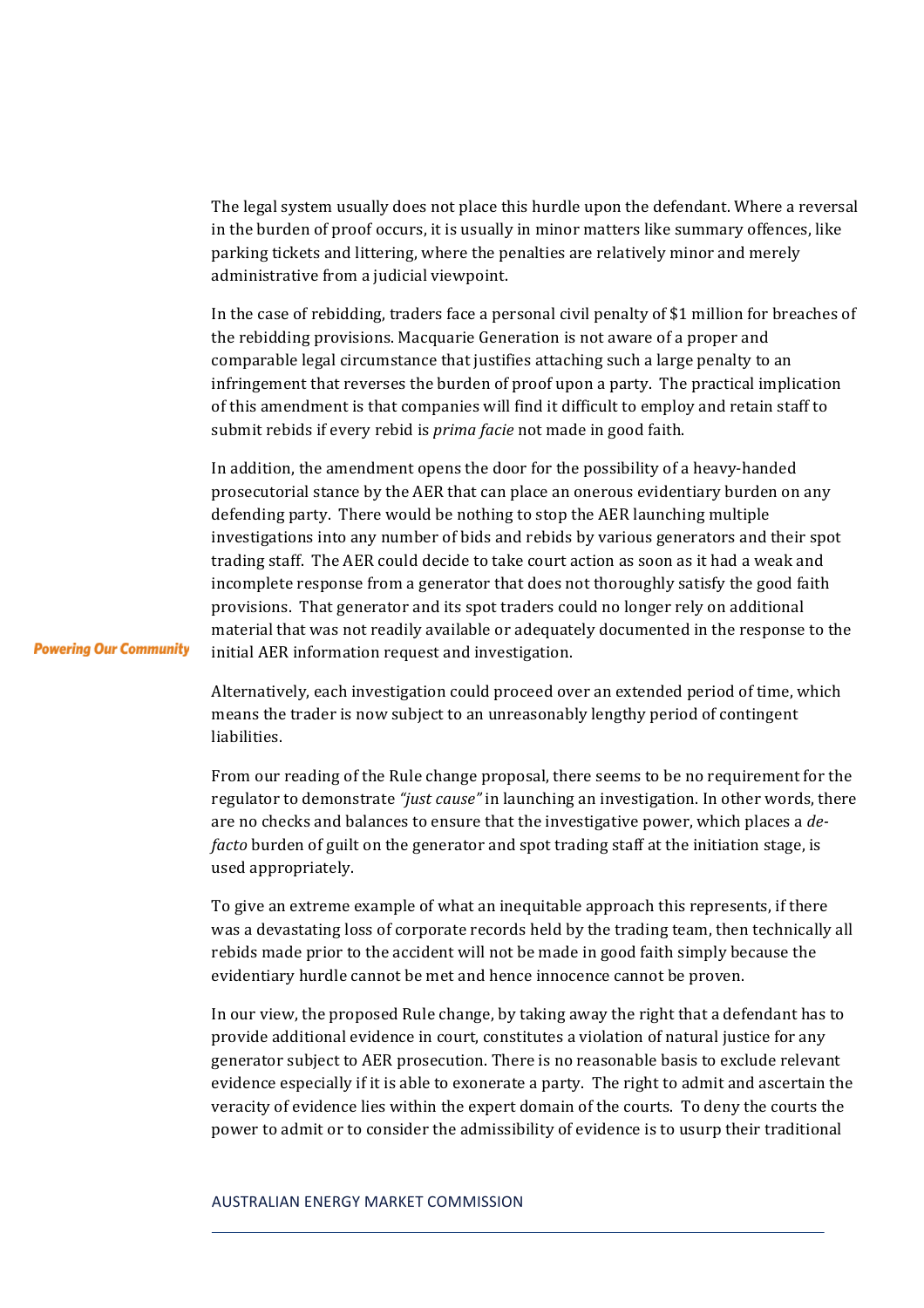constitutional role. The only outcome of this will be to bias the court's judgement, prejudice the case and deny the defendant the right to a fair hearing.

On a related matter, the proposed Rule change deletes reference to "conditions" in clause 3.8.22A(b), meaning that generators could only rebid on the basis of "material circumstances". The Rule change proposal does not justify this deletion, other than saying that "conditions" may be potentially unclear. The proposed Rule includes a number of amendments of this type that seek to limit the scope for rebidding by making it harder for generators to provide evidence to substantiate rebidding decisions. This change is not supported.

## *2. Rebidding "as soon as practicable"*

Macquarie Generation questions the workability of the proposed requirement to make every rebid "as soon as practicable" after the occurrence of a rebid reason.

Macquarie Generation agrees with the South Australian Minister that generators should not rebid on the basis of changes that happened much earlier, of which by itself, is not a reasonable trigger for a late rebid. However, working life in a trading room is never that simple. In many cases, rebids are the result of a combination or the accumulation of multiple events, some of which may have occurred earlier. They are often not attributable to a single condition or circumstance.

An example of a rebid with multiple reasons could include a generation unit trip by a competitor or a transmission element outage early in the trading day. AEMO data may indicate that the unit or transmission element is expected to return to service later that day. As the day progresses, AEMO pre-dispatch demand forecasts for that evening may be higher or lower than earlier forecasts and competitors may be responding to the demand changes. If a trader observes that the generator unit or transmission network element return to service is delayed until the next day, combined with the changes to the AEMO forecasts for demand and any other number of observed or perceived changes, there may be multiple incremental reasons for the rebid.

In this example, none of the changes by themselves may be sufficiently significant, but when considered in totality, we may consider they would justify a rebid. The AEMC's Consultation Paper recognizes that it takes time for a spot trader to identify changes in market conditions, to consider a response and to execute the rebid. In addition the AEMC appreciate that a rebid may occur after a sequence of events. We agree with the AEMC's assessment in this area.

Macquarie Generation is of the view that the South Australian Minister's proposed changes would not provide any clarity on when a rebid should be lodged, or provide any

#### AUSTRALIAN ENERGY MARKET COMMISSION

**Powering Our Community**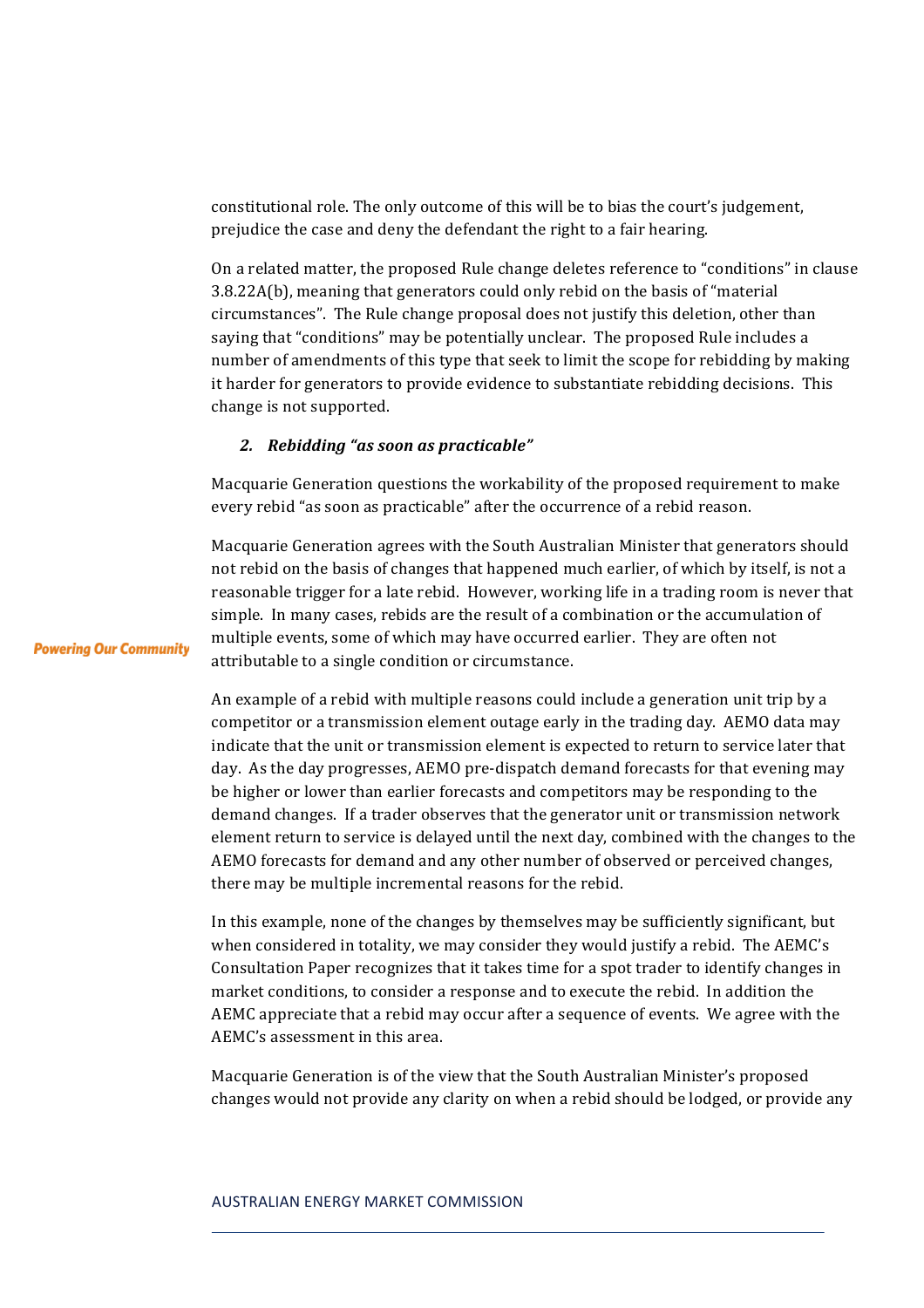improvement on the current requirements set out in the AER's Rebidding and Technical Parameters Guideline. We do not support the proposed drafting.

## 3. Cost of complying with the de-facto burden of proof on generators

Rewriting the Rules to impose a *de-facto* burden on generators to prove to the AER that every rebid was not made in bad faith will dramatically increase the compliance costs of generators. While Macquarie Generation has excellent systems for recording the reason for each and every rebid, preparing a defence in each case to meet any hurdle set by the AER would take time and resources. Larger generators make dozens of rebids every day, which can then multiply on particularly busy days  $-$  for example, when plant conditions are unstable, peak demand diverges from forecasts, or network constraints are affecting generator dispatch.

The proposed Rule inserts new text requiring generators to provide a brief, verifiable and specific *statement of the* reason(s) for the rebid. Separately, but at the same time, the AER has requested that AEMO initiate changes to expand the "rebid and reoffer" field in its electricity market management system from 64 characters to 300 characters. Macquarie Generation does not consider that it is practical to set out a requirement for generators to provide a "statement" of the reasons for each and every rebid. This is just not achievable during busy periods when spot traders are observing and responding to multiple changes to market circumstances and conditions. This is why we have trader's logs, so they can make contemporaneous notes documenting key changes throughout a trading day.

**Powering Our Community** 

Rewriting the good faith provisions so that generators have to prepare their defence against questions from the prosecutor rather than at a later time in court, also raises the related question of procedural fairness for generators and trading staff. Having to examine all market data, trading strategies, log books, phone records and other material can take much time for trading staff to assemble and document, which may not be possible to complete fully or thoroughly in the time frame set by the AER. Despite best endeavours and the best systems, it simply may not be possible to comply with a detailed investigation in the timeframes imposed.

## 4. Late rebidding by fast start plant that lowers spot prices

Since the rebidding provisions were included in the Rules over a decade ago, Macquarie Generator has never observed or been aware of any regulatory scrutiny of fast start plant that rebids capacity in higher priced bands to lower priced bands at late notice in response to higher prices, even in circumstances where the higher price has failed to reach the original offer price of the fast start plant. Apart from providing market data, the AER's weekly trading report focuses on price events above \$300/MWh. The AER's \$5,000 reports usually involve a forensic review of how individual generators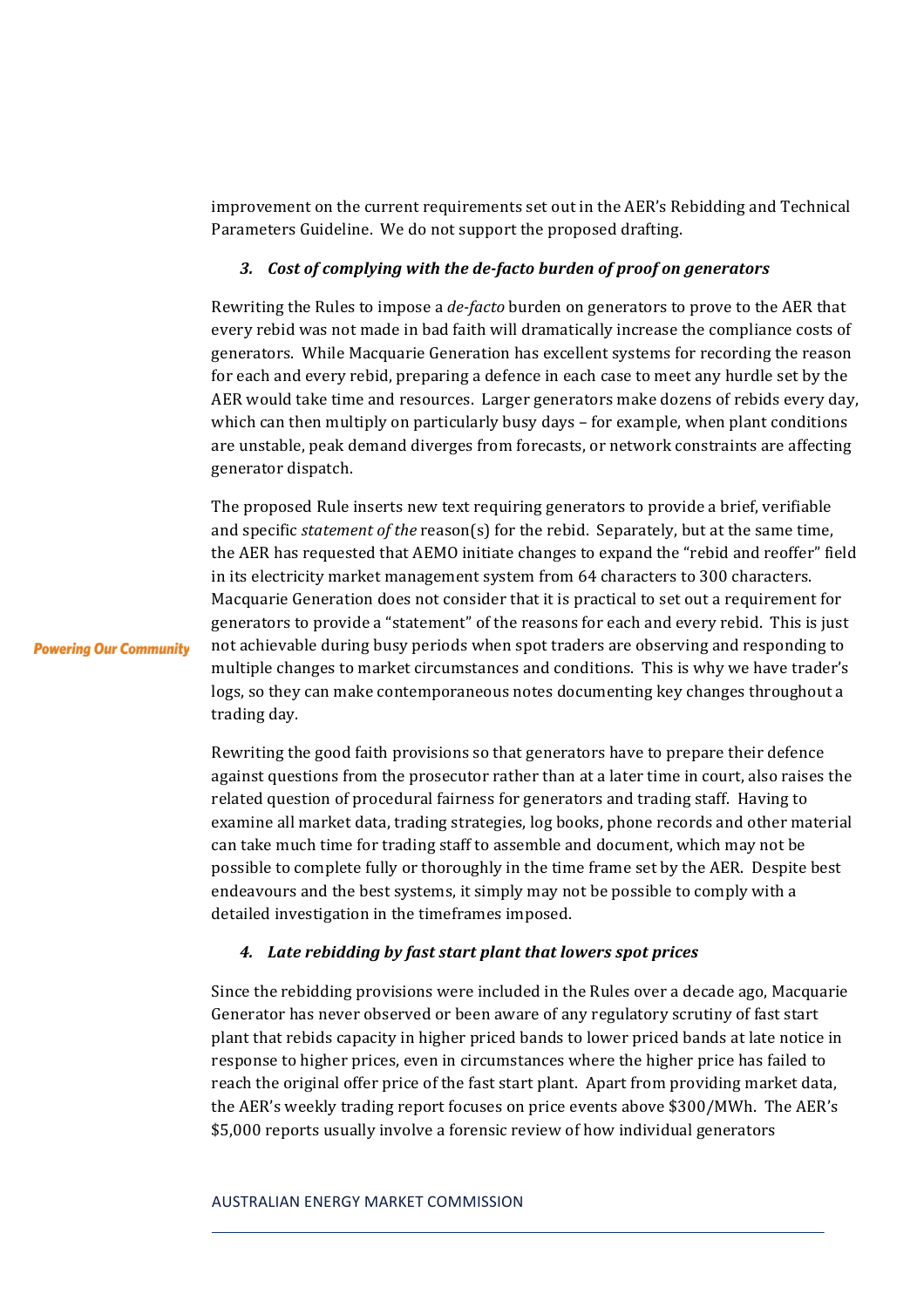contributed to the particular event. The AER never reports on instances where fast start plant reacts to higher pre-dispatch prices, crashing the spot price following rebids within a trading interval – often displacing low cost plant with higher cost plant in the dispatch process. Spot traders take a cynical view that rebids that lower spot prices are ignored by the AER as they are somehow an intrinsically "good rebid", and the question of good faith and genuine intent is not a regulatory risk in these circumstances. Macquarie Generation's view is that selecting rebids for further analysis should not be based on the impact of the rebid on pricing outcomes.

## **5.** Moderating the incentives created by the 5/30 anomaly

The South Australian Rule change proposal focuses heavily on bidding close to dispatch, including within the trading interval, which may preclude a competitive response from both generators and larger loads. Macquarie Generation agrees with the AEMC that the design of the NEM bidding process and trading arrangements – namely, 5-minute dispatch and 30-minute settlement - may be a contributing factor to the underlying issue that the Rule change purports to address.

The '5/30 anomaly' can provide a financial incentive for participants to consider two types of bidding behaviour:

**Powering Our Community** 

- 1. If there is a price spike or high prices at the start of a trading interval, fast start plant has an incentive to quickly rebid volumes into lower price bands, be dispatched by AEMO, and earn the average spot price for their average dispatch output across the six dispatch intervals. A temporary spike in demand that occurs early in a settlement period may result in a spike in spot prices. Under current arrangements, fast start plant operators may earn a share of this high dispatch interval price even though they did not contribute capacity or energy during those earlier dispatch intervals that mattered the most.
- 2. Generators with fast ramp down capability that are being dispatched may have an incentive to rebid and spike the 5-minute price towards the end of the trading interval to push up the  $30$ -minute average price for all their average output in that half-hour. Fast start plant may be unable to react in time to take advantage of the price spike and displace the higher-priced plant. Similarly, larger loads with some form of spot exposure may not be able to curtail their consumption towards the end of the trading interval.

As noted by the AEMC, NEMMCO conducted a study that examined a number of options to address the '5/30 anomaly' in 2002, although its assessment concluded that there "was not a compelling case to show that the efficiency benefits would outweigh the costs